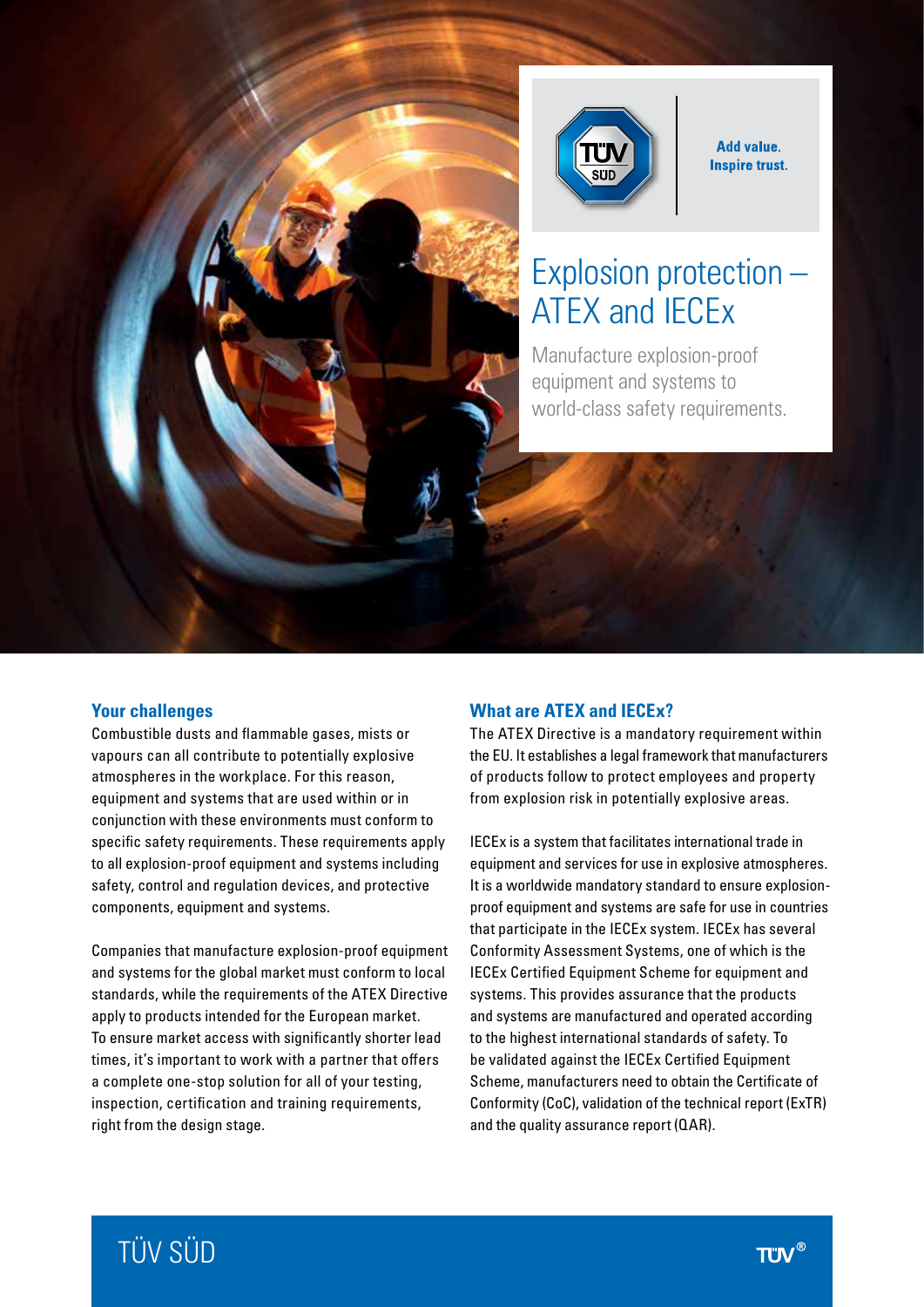

#### **Why are ATEX and IECEx good for your business?**

Within the European market, manufacturers of explosion-proof equipment and systems must conform to the compliance requirements of the ATEX Directive. For manufacturers participating in the international market, IECEx compliance is a regulatory standard for testing explosion-proof equipment and systems. The test reports of IECEx can directly enable manufacturers to access many other markets worldwide.

#### **How can we help you?**

TÜV SÜD's range of services is one of the widest in this sector. Our state-of-the-art laboratories are fully equipped to carry out a range of ATEX and IECEx tests for explosion protection and electromagnetic compatibility (EMC), mechanical and electrical safety, dust and contamination control, environmental simulation, Highly Accelerated Life Test (HALT) and Highly Accelerated Stress Screen (HASS).

#### **Our testing services for ATEX and IECEx**

#### **ATEX services**

TÜV SÜD assists manufacturers of equipment, safety/ control and regulation devices as well as components to conform to the requirements of the ATEX Directive. We support manufacturers in classifying their products to equipment type, equipment category and other classification requirements found within the Directive.

As a Notified Body, TÜV SÜD and its partners are able to validate your product's design and issue the required EU Type Examination Certificate to Annex III or a Certificate acc. to Annex IX of the Directive 2014/34/EU. For various product categories, we can also support you with conformity assessments to Annex IV, V, VI, VII



and VIII. In accordance with the requirements of the Directive, our experts support the documentation and localisation of safety procedures for explosive-proof equipment and systems. This documentation extends beyond the operational manual and covers all the requirements of the intended use.

#### **IECEx services**

We test and assess samples for compliance with IEC Standards & Assessment. Once compliance is established, we issue a Test and Assessment Report (ExTR). We also audit manufacturers' facilities and quality system. This includes ISO 9001 assessment and an additional audit according to ISO/IEC 80079- 34 Edition 1. To save time, both of these audits can be carried out in one single combined audit. Our experts can also conduct ongoing surveillance audits of your facilities and quality system.

To add value to your business, the IECEx Certified Equipment Scheme operates an online certificate system. All electronic certificates issued are maintained on the IECEx website, enabling full public access for viewing and printing. Once your business achieves IECEx certification, potential customers can view your certificate to verify your conformity with IECEx. This serves to increase your brand's visibility and enhances your international reputation.

## **Understanding the difference between IECEx and ATEX**

The many differences between ATEX and IECEx can be confusing to manufacturers looking to enter certain markets. For ease of reference, the table on the adjacent page highlights some of the major distinctions.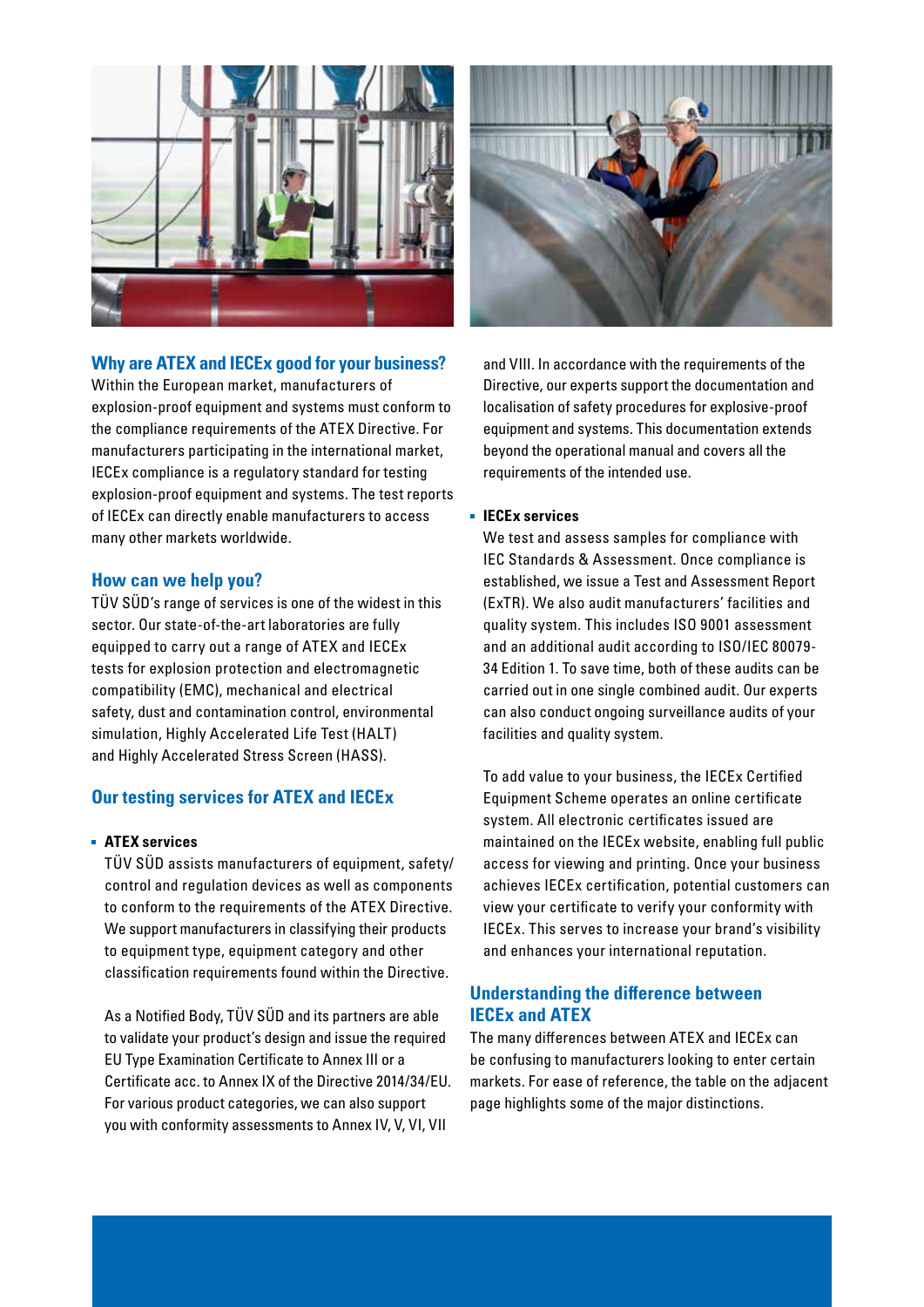| <b>CATEGORIES</b>                       | <b>IECEx</b>                                                                                                                                                                                                                                                                                                                                                                       | <b>ATEX DIRECTIVE</b>                                                                                                                                                                                                                                                                                                                                                                                       |
|-----------------------------------------|------------------------------------------------------------------------------------------------------------------------------------------------------------------------------------------------------------------------------------------------------------------------------------------------------------------------------------------------------------------------------------|-------------------------------------------------------------------------------------------------------------------------------------------------------------------------------------------------------------------------------------------------------------------------------------------------------------------------------------------------------------------------------------------------------------|
| ORGANISATION /<br>MANAGEMENT            | Industry representatives: manufacturers,<br>Certification Bodies, explosive equipment end users,<br>regulators and other industry watch groups                                                                                                                                                                                                                                     | Government regulatory body: EU Commission                                                                                                                                                                                                                                                                                                                                                                   |
| AIM                                     | Single certification recognised worldwide to certify<br>that hazardous products and services are tested<br>and safe to use                                                                                                                                                                                                                                                         | A single compliance standard to promote trade<br>throughout the EU<br>Ensure safety for explosion-proof equipment and<br>systems, as well as workers using such volatile<br>equipment                                                                                                                                                                                                                       |
| VALIDITY / LEGAL                        | Products with an IECEx certificate are accepted in<br>several countries<br>Alternatively, a single test report (ExTR) under the<br>endorsement of an EXCB can be sent to any IECEx<br>certifier to issue locally accepted certification                                                                                                                                            | ATEX is the compliance requirement for the EU<br>It is mandatory within the EU and is also gaining<br>recognition in other markets worldwide                                                                                                                                                                                                                                                                |
| FIELD OF APPLICATION                    | Electrical and non-electrical products and systems<br>• Gas and dust industries<br>Service industries such as repair and overhaul                                                                                                                                                                                                                                                  | Electrical and non-electrical products systems<br>and machines<br>Gas and dust industries<br><b>Equipment only</b>                                                                                                                                                                                                                                                                                          |
| STANDARDS USED                          | International standards only (IEC Standards)<br>• Compliance to standards is mandatory                                                                                                                                                                                                                                                                                             | Any standard harmonised to the Directive may<br>be applied, provided it conforms to the essential<br>health and safety requirements of the Directive<br>• The EU commission approves the list of<br>harmonised standards and allows for<br>interpretation<br>• Compliance to standards is not mandatory but is<br>generally used to assess products                                                         |
| <b>CONFORMITY</b><br>ASSESSMENT         | For IECEx certified equipment programme:<br><b>ELECEX Test Report and Quality Assessment Report</b><br>lead to an IECEx Certificate of Conformity (CoC)<br>• This is applicable to all products<br>CoC is issued via the secured IEC website<br>All CoC are maintained on the site for the validation<br>of your conformity by the public<br>• Self-certification is not permitted | Declaration of conformity by manufacturer stating<br>that it is in possession of necessary documents<br>and reports.<br>• Certificate issued by Notified Bodies only for<br>category 1 / 2 and M 1 / 2 electrical equipment<br>• Self-certification allowed for category 3 and<br>category 2 Mechanical (manufacturers must<br>deposit or store the technical files of this device<br>for 10 years minimum) |
|                                         | For IECEx certified services:<br>Facilities Audit Report and assessment of<br>competencies lead to in an IECEx certificate<br>Applicable to all services<br>• CoC is issued via the secured IEC website<br>All CoC are maintained on the site for the validation<br>of your conformity by the public<br>Self-certification is not permitted                                        | Does not cover service facilities                                                                                                                                                                                                                                                                                                                                                                           |
| <b>MANUFACTURER</b><br>SURVEILLANCE     | • Certified Bodies maintain the status of the IECEx<br>CoC that is based on the outcome of follow up<br>Quality Audits and Quality Assessment Reports                                                                                                                                                                                                                              | • Notified Bodies conduct regular audits on<br>manufacturers                                                                                                                                                                                                                                                                                                                                                |
| <b>WORKPLACE</b><br><b>REQUIREMENTS</b> | • Mandatory reference to national regulations                                                                                                                                                                                                                                                                                                                                      | Directive 1999/92/EC contains special<br>requirements for workers and management                                                                                                                                                                                                                                                                                                                            |